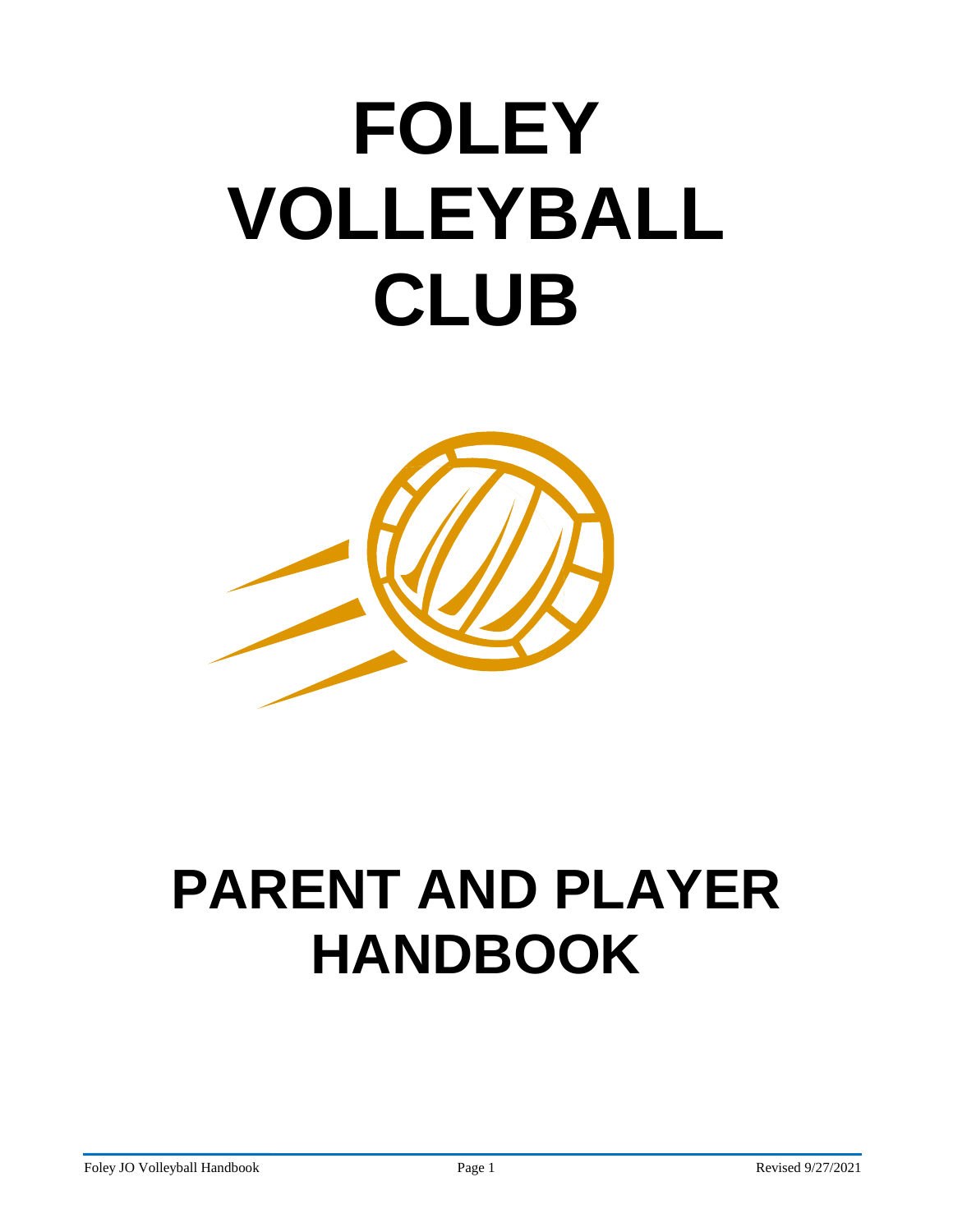#### **To Players and Parents**

This handbook contains most of the information you will need to know to be a member of the Foley Volleyball Junior Olympic program. We anticipate that you will read through all the information and policies in order to inform you and your parents about the expectations of the program. We look forward to having you as a member of our team. If you have any questions, you are urged to contact a member of the Foley JO Volleyball Board:

OPEN, President OPEN, Secretary Mary Lewandowski, Treasurer 320-250-0788 Donny Chmielewski, Fundraising Coordinator 320-980-5968 Kim Chmielewski, Website Administrator 320-980-5969 Jackie Gill, Tournament Coordinator 320-248-9116 Stacy Graham, Concessions Coordinator 320-248-6122

For more information on the Foley JO Volleyball program, visit our website at www.foleyjovb.com.

#### **History of the Foley JO Volleyball Club**

The Foley JO Club was started in 1997 by Gary Plafcan. At that time there were only two teams in the 16 and 18's division. We have grown in numbers to where we now have a 12's, 13's, 14's, 15's, 16's, and 17's division. It is encouraging to see the growing interest in volleyball in the community.

#### **Foley Junior Olympic Philosophy**

The philosophy of our program is to develop both the fundamental and athletic skills of the athletes while promoting and encouraging positive communication and teamwork. Players will learn the value of good work ethic and sportsmanship while participating in a competitive environment.

The goal of our program is to help develop the players to be able to compete and be successful at a higher level of volleyball competition. If we strive for continuous improvement and consistency, success is sure to follow.

We believe that each sport should not be in competition with each other. School activities have precedence over JO Volleyball. We will do the best we can to schedule practices and events around other school sports and activities.

#### **Practice**

The JO Volleyball season runs from January through April. Our goal is to have two practices a week, in addition to competitions. Practice place and times will be decided by the coach, team, and club directors. They will also be determined based on gym availability.

It is the player's responsibility to provide transportation to and from practice. If you are going to miss practice, please contact your coach beforehand. We cannot emphasize enough the importance of attending. Coaches plan practices with the numbers of players attending.

#### **Expectations of Players**

We will be incorporating some conditioning during practice. However, the majority of the time will be spent on skill development. Specific conditioning drills will be implemented during practice, but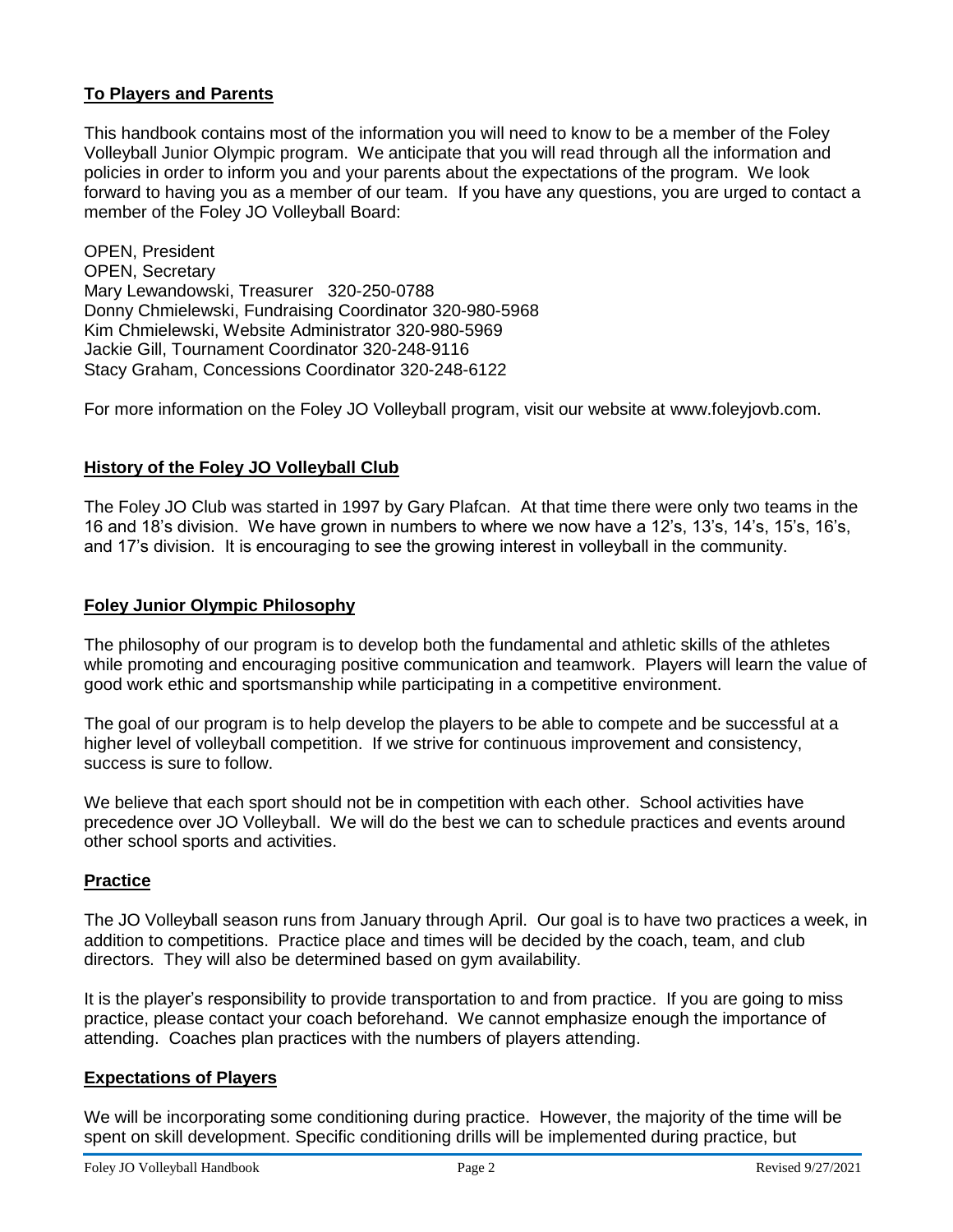conditioning will also occur during shagging balls and in the transition of drills. You are expected to **HUSTLE** at all times!

At each playdate and tournament you will be required to be an up ref, down ref, line judge, and/or score keeper. All players must attend an official's clinic prior to the first play date or tournament. Players will not be allowed to compete until they have attended the official's clinic. (Players will be allowed to practice prior to attending the official's clinic.) Official's clinics are administered electronically through the NCR website. A link to the official's clinic is available on our website.

#### **Playing Time, Playdates & Tournaments**

The Foley JO Program policy is to try and play everyone as equally as possible. This should always happen during playdates. In tournaments where we are trying to place as high as possible, playing time may not be equal. There are some factors that will determine playing time at both playdates and tournaments. The following are considered excused absences **IF** you call your coach ahead of time:

- 1. Illness
- 2. School athletic or fine arts function

Consistent tardiness and leaving early from practice will count as an unexcused absence. Your coach will have the final say on what excused and unexcused absences.

The penalties for unexcused absences will be dealt with as such

- 1<sup>st</sup> Violation: One match suspension (there are 3 games per match)
- 2<sup>nd</sup> Violation: Two Match Suspension
- 3<sup>rd</sup> Violation: One tournament or playdate suspension

If you know that you are going to be absent from a playdate or tournament, please contact your coach ASAP. There are a limited number of girls per team, and they are relying on your commitment. If you have more than three unexcused absences, you will be asked to leave the team. See your calendar for dates and times. Players are responsible for finding transportation to and from playdates and tournaments.

#### **Fundraising**

In order to assist in coming up with the funds to play JO Volleyball, a fund raising opportunity will be provided. You may fund raise as much as you need. If a player raises enough money to cover the entire cost, plus additional funds, that additional amount will remain in the player's account as a balance for the next year. However, once a player leaves the JO Volleyball Program, any fund balance will stay in the JO program account.

If a player relinquishes membership before the first tournament or playdate the player will be reimbursed all of their out of pocket cost for club membership (minus NCR registration fee); however, all of the player's fundraising profits will stay with the Foley JO program. If a player relinquishes membership after the first tournament or playdate the player will receive NO reimbursement of any kind.

#### **Player Camp Reimbursement**

The JO Volleyball Club encourages players to attend volleyball skills, position and technique camps in the summer. If a Foley JO player attends a volleyball camp during the summer of 2022, the Club will pay up to \$150 total toward camp(s) or up to \$200 for attendance at an elite volleyball camp approved by the coaches for any player in grades 9<sup>th</sup> through 12<sup>th</sup> grade. Players must submit a camp receipt to Mary Lewandowski by September 30, 2022.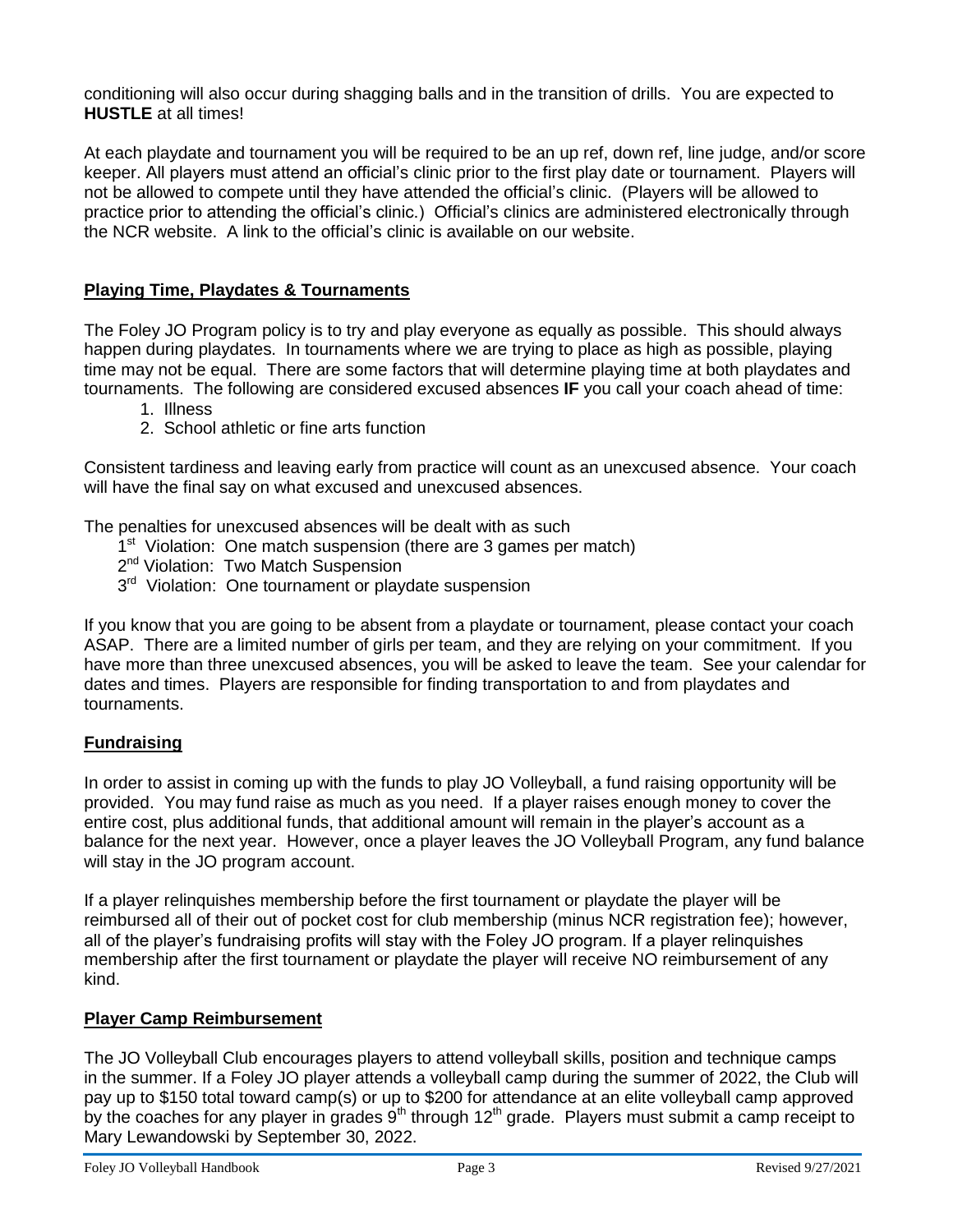#### **Uniforms**

Uniform tops will be provided to all players. Players are responsible for purchasing their own spandex, shoes, socks, etc. At the end of the season or if a player quits the program, the player must return her uniform top to the coach. A \$25 fee will be charged to those players who do not return their uniform top.

#### **Team Selection**

The Foley JO Club strives to not cut any interested players that complete the registration process. However, practice space availability is limited during our season so in order to guarantee adequate practice for all teams, the Foley JO Club will limit the number of teams to 10 for the season. We may also run a try-out type practice early on to help determine the teams. If we feel that a younger player has the ability to play at a higher level, we may move her up if everyone involved agrees. Once a player has committed to a team and has played in a USA Volleyball sanctioned event, they are not allowed to transfer teams. All transfers must be done before the first sanctioned event.

#### **USA Volleyball Junior Player Age Definition**

#### **For use during the 2021-2022 Season**

Once a player participates (including but not limited to practicing, training, attending workouts and/or competing) in a club or varsity program for any university, college, community college, or junior college, he/she is ineligible to take part in any regional and national programming, which includes but is not limited to national JNC qualifying and championship events.

#### **18 and under Division**:

Players who were born on or after September 1, 2003 or Players who were born on or after September 1, 2002 and a high school student in the twelfth  $(12<sup>th</sup>)$  grade or below during some part of the current academic year.

#### **17 and under Division**:

Players who were born on or after September 1, 2004

**16 and under Division**: Players who were born on or after September 1, 2005

**15 and under Division**: Players who were born on or after September 1, 2006

**14 and under Division**: Players who were born on or after September 1, 2007.

**13 and under Division:**  Players who were born on or after September 1, 2008

**12 and under Division**:

Players who were born on or after September 1, 2009

#### **11 and under Division:**

Players who were born on or after September 1, 2010

#### **10 and under Division:**

Players who were born on or after September 1, 2011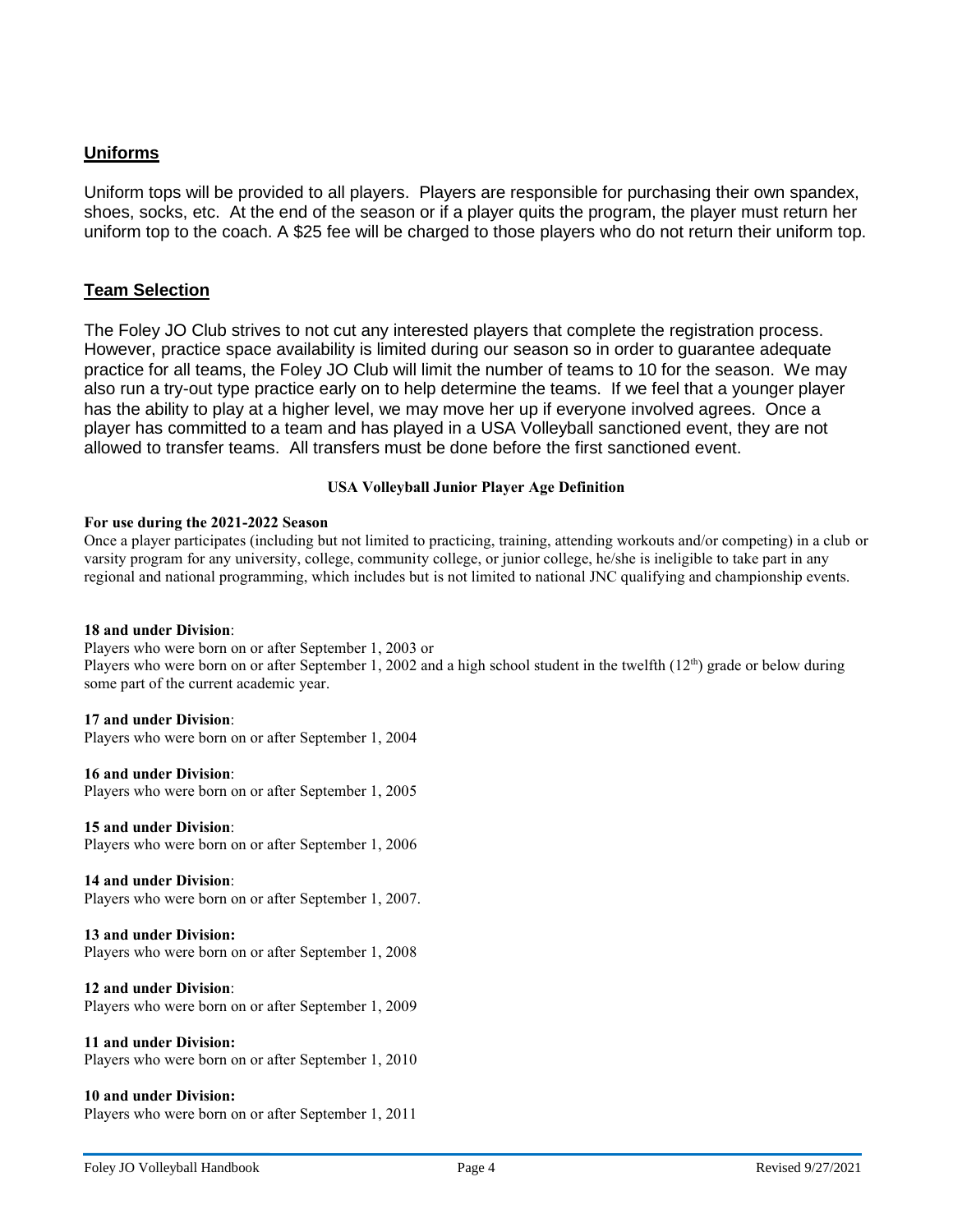#### **Players are expected to…**

#### **1. Play and practice hard:**

Commit yourself to working hard in both games and at practice. Make it a habit.

#### **2. Play smart:**

Work to understand every aspect of the game. Learn to think quickly and make smart decisions. Have poise and maintain composure under pressure.

#### **3. Play for the TEAM:**

Put the team before yourself. Support each team member in practice and in competition. Understand and appreciate each other…without a passer and setter, a hitter is nothing.

#### **To remain part of the team you must…**

#### **1. Be responsible:**

Be at all practices and competitions on time. Plan ahead and contact the coach if you are going to be late or absent. Be responsible for your own actions and the consequences of your actions.

#### **2. Be respectful:**

Respect your teammates, coach, officials, and opponents. Exhibit Sportsmanship whether you win or lose. Your actions reflect the program.

#### **3. Be loyal:**

Never talk about your teammates or coaches behind their backs. Keep team issues within the team and personal issues between you and the coach.

#### **Parent Responsibilities/ Expectations**

It is the player's and parent's responsibility to arrange for rides to and from events. We understand that time can be limited, but parent involvement and support during playdates and tournaments are very much appreciated.

We will continue running a quality program for the players and parents. If there are any questions regarding your daughter's playing time, position, etc, these are the steps we would like to be taken. First, encourage your daughter to talk to the coach first. If there are still some questions, please talk to the coach the day after a competition. If there are any administrative concerns, please bring it to the director's attention.

Every year our program hosts a tournament that is essential to our program financially. All parents and players are required to help with setup, teardown and concessions. If you are absolutely unable to donate your time you will be asked to pay a fee as payment in lieu. The more involvement we have, the smoother things run. We thank you in advance for your willingness to help.